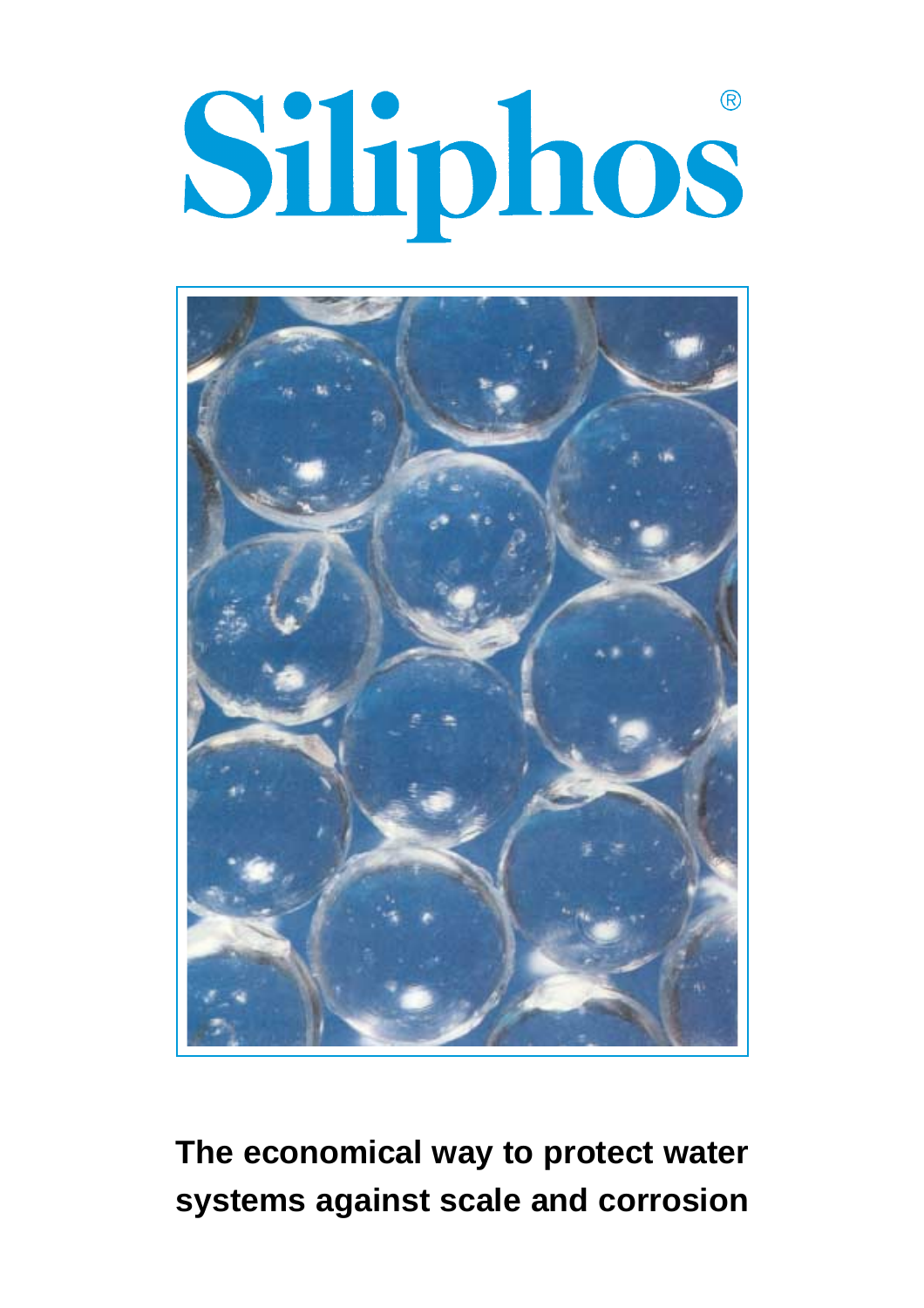**protects** water systems in hotels, public buildings, private households and industry against scale formation and corrosion.

**prevents** 'brown' water and clogged pipes

**saves** expensive repairs or even replacement of water pipes, boilers, heaters, cooling systems etc.

**helps** to save energy

**extends** the life of your water installation.

# **What is SILIPHOS?**

SILIPHOS is an economic and reliable water treatment system for **potable** and **industrial** water. It consists of glass-like polyphosphate silicate spheres and dispensers of variable size.

SILIPHOS prevents scale and stops corrosion. It utilizes the phenomenon that minute concentrations of polyphosphates are sufficient to inhibit the deposition of scale onto metallic surfaces. Because of its phosphate and silicate content SILIPHOS also inbibits corrosion by forming a thin protective layer on the metal surface. A SILIPHOS concentration of 2 - 3 ppm is sufficient to achieve both of these effects.

SILIPHOS will also slowly remove existing scale in old pipes if it consists of brown scale, i.e. ironoxide.

Hard scale, i.e. calcium carbonate cannot so easily be removed by SILIPHOS. Here the advantage is again that SILIPHOS will prevent further scaling up.

Experience shows that scale and corrosion is not only found in galvanized but also in copper pipes (see picture on page 3). Even in plastic pipes one can find scale and deposits.

As a rule of thumb one can say that 1mm scale on the heating coils of a boiler, increases the energy cost by 15%.

SILIPHOS consists of 100% active substance. The use in tap water and other types of fresh water at the prescibed dosage is inoffensive. The components of SILIPHOS comply with FAO/WHO standards.

**Soft waters** are aggressive to metals and cause corrosion. Consequently the tap water turns brown. Leaks and burst pipes may be the result.



**SILIPHOS-spheres, original size**

## **SILIPHOS Dispensers**

SILIPHOS dispensers can be installed in almost every water system. They require no electric installation and hardly any maintenance. They only have to be refilled with spheres every 3 - 6 months.

Refilling is very easy and a complete change of SILIPHOS is recommended every 12 months.

# **The SILIPHOS System:**

#### **1. SILIPHOS Spheres**

A sparingly soluble glass - like polyphosphate silicate combination of highest purity.

#### **2. SILIPHOS Dispensers**

The dispensers are installed in the water system and filled with the SILIPHOS Spheres. The tap water flows through the dispenser and dissolves minute quantities of polyphosphates. SILIPHOS dispensers don't cause a critical pressure drop in the water mains.

SILIPHOS DISPENSERS should be refilled when 1/3 of the content is used up, normally only affer appr. 3 - 6 months, this depends on the individual installation.

SILIPHOS SYSTEMS have been installed with great success in private houses, hotels, office buildings, schools and hospitals for the treatment of potable water. They are also applied in small and medium sized industrial estates for the treatment of cooling systems, autoclaves, machine cooling etc.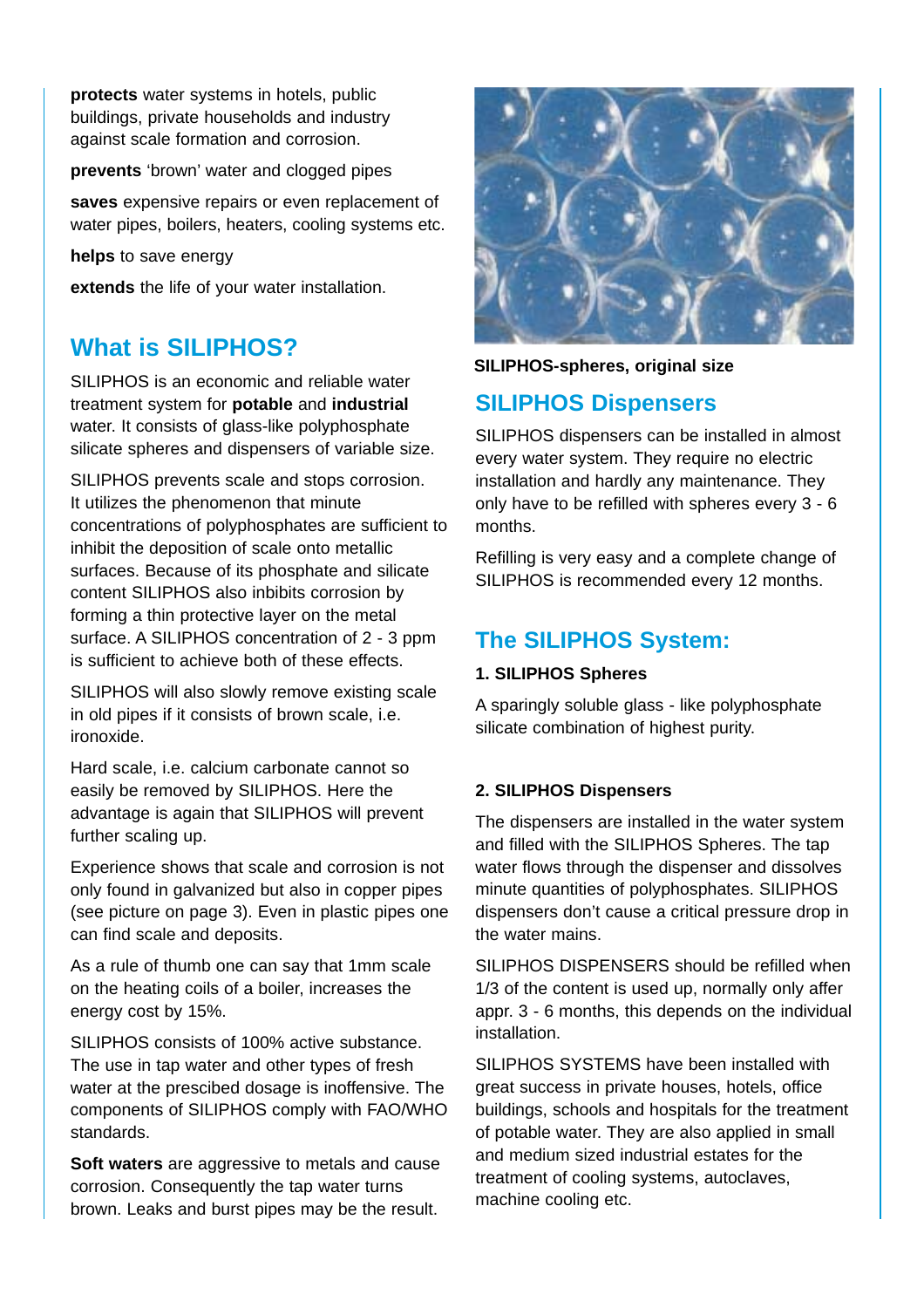# **What can SILIPHOS do for you?**

Most natural waters cause damage in pipes, boilers and other installations. Some contain dissolved minerals, mainly calcium and magnesium salts. Such waters are referred to as being hard.

# Siliphos

**Hard waters** form scale in pipes and boilers. This leads to decrease in water pressure and an increased energy demand. Clogged pipes may have to be replaced. Heating coils may overheat and fail.





**Copper pipe with scale plug Galvanized pipe heavily scaled** 



**SILIPHOS® Galvanized pipe heavily corroded protective layer**